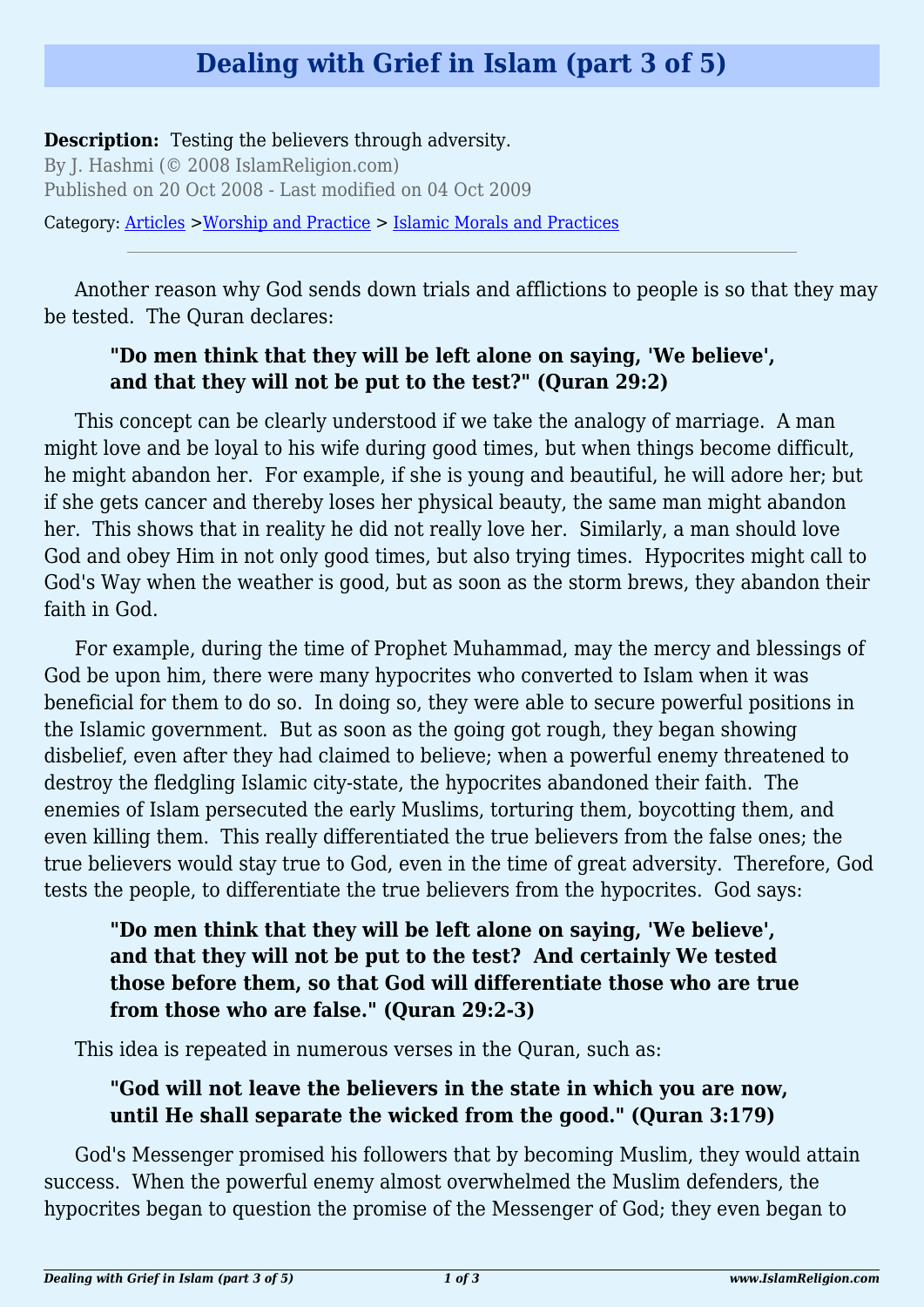question the All-Powerful nature of God. The Quran says:

**"Behold! They (the enemy soldiers) came on you from above you and from below you, and behold, the eyes (of the hypocrites) grew terrified and the hearts rose up to the throats, and you began to think unbefitting thoughts concerning God...And behold! The hypocrites and those in whose hearts is a disease began to say: 'God and His Messenger promised us (victory) only to deceive.'" (Quran 33:10-12)**

The calamity made the hypocrites expose their disbelief, whereas it only made the true believers even more absolute in their faith. The Quran says of them:

## **"When the believers saw the Confederate forces...it only added to their faith and their zeal in obedience." (Quran 33:22)**

Therefore, God puts people to the test, to differentiate between the true from the false. Indeed, how can the worth of an object be ascertained unless it is put to the test? An automobile maker will test its cars to see how fast they can go and to see what type of crash they can withstand. Likewise, God puts His creations to the test, to see how faithful they will be, and to see if they will remain so when He causes them to crash. Will they fold up like a beat up lemon? Or will they be like the high-end car that can withstand much? God says:

# **"And We shall certainly test you, until We know those of you who strive their utmost (for God) and who are the steadfast; and We shall test your reported mettle." (Quran 47:31)**

Adversity and afflictions are actually a heavenly mercy, because they give the believers a chance to earn good deeds, by being patient and loyal to God. By passing the test that God puts them through, these believers open up the way for entrance into Paradise (i.e. Heaven). God says:

# **"Or do you expect to enter Paradise without facing such trials as did those before you?" (Quran 2:214)**

And so people are tested with various trials and afflictions; poverty, hunger, fear, etc. are all various forms of God's test. Even the loss of loved ones is one such trial. When the ungrateful one loses a loved one, he becomes bitter against God, challenging God as to why He caused his loved one to die. But the grateful believer will remain patient and submit his will totally to God, and in this way, God differentiates the true from the false. God says:

**"We will surely test you with something of fear and huger, and the loss of wealth and lives and the fruits (of your toil), but give glad** tidings to those who patiently persevere, who say[when afflicted with calamity<sup>-</sup>To God We belong, and to Him we shall return!" **They are on those whom descend blessings from their Lord, and Mercy. Such are the rightly guided." (Quran 2:155-157)**